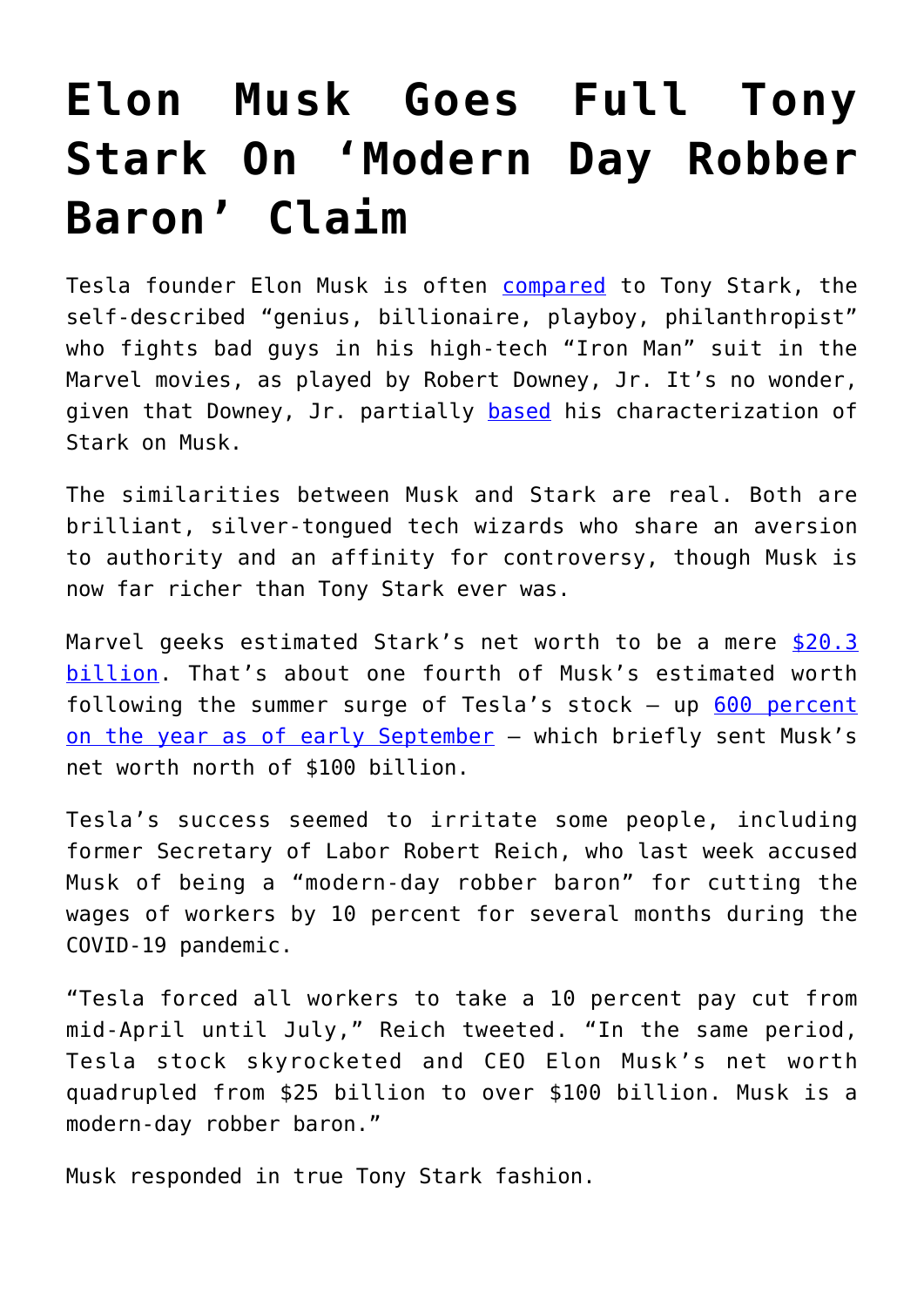"All Tesla workers also get stock, so their compensation increased proportionately," Musk retorted in a tweet. "You are a modern day moron."

*All Tesla workers also get stock, so their compensation increased proportionately. You are a modern day moron.*

*— Elon Musk (@elonmusk) [September 9, 2020](https://twitter.com/elonmusk/status/1303743774330441728?ref_src=twsrc%5Etfw)*

The "modern day moron" quip was perhaps ungentlemanly, but it was particularly reminiscent of a memorable Tony Stark moment.

Marvel fans will recall a famous scene from *Iron Man 2* involving Stark and U.S. Senator Henry Stern, played marvelously by the late comedian Garry Shandling. In a Senate committee hearing, Stern, the Chairman of the Armed Services Committee, makes the case that Stark's Iron Man suit was a threat to national security and should be handed over to the government. Stark rejects Stern's demand with a simple property rights defense claim.

"You want my property? You can't have it," Stark declares. "But I did you a big favour. I've successfully privatized world peace." (*Stark rises and turns to the audience, who applauds*.)

Stark then directly insults the committee, prompting Sen. Stern, who we later learn is a member of the evil shadow organization [Hydra](https://marvelcinematicuniverse.fandom.com/wiki/HYDRA), to launch a series of (censored) expletive-filled commands at Tony.

## **The Real Source of the Musk-Reich Feud**

Musk appeared to win his tilt with Reich, much like Tony Stark did with Sen. Stern.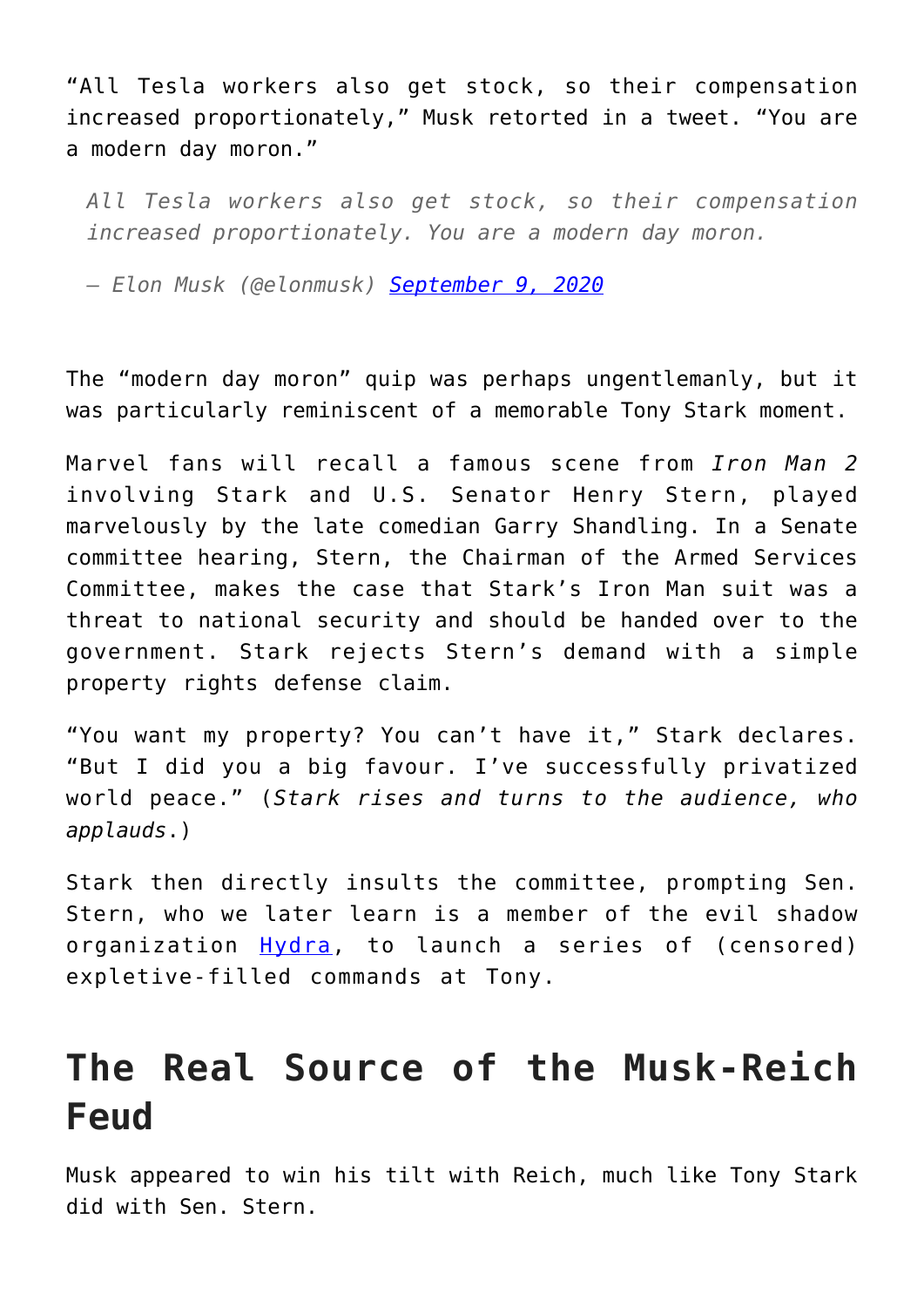Reich fell victim to zero-sum thinking, assuming that Musk's gains must have come at the expense of Tesla's workers. This was a flawed assumption. While it's true nobody likes a 10 percent pay cut, as shareholders Tesla workers are also reaping the rewards of the stock surge. This means that workers with even a modest stake in the company are likely much richer than they were before the pandemic.

Reich's real beef was not Tesla's stock price, however. A [separate post](https://www.commondreams.org/views/2020/09/13/citizen-musk) on his feud with Musk makes it clear he takes issue with other labor related practices at Tesla, including Musk's successful attempt to reopen Tesla's factory in Fremont, California in defiance of the county's lockdown orders.

"The problem isn't only that Elon Musk has a net worth of about \$100 billion when tens of millions of Americans are barely getting by," Reich explained at *Common Dreams*. "It's that he's made this money while treating his workers so badly."

Reich, the Secretary of Labor under President Clinton (1993-1997), argued the action needlessly put auto-workers at risk, though he doesn't say why Tesla workers would face any more risk than the millions of American workers at grocery stores, restaurants, and other economic sectors who produce the goods and services humans need to survive.

Indeed, FEE's Dan Sanchez [applauded Musk](https://fee.org/articles/elon-musks-act-of-civil-disobedience-pays-off-as-california-health-officials-back-down/) for his act of civil disobedience, noting that by peacefully defying a tyrannical order Musk effectively nullified it, allowing Tesla employees to earn a living by producing cars for consumers.

As Musk pointed out in May, there is no Horn of Plenty that produces these goods. They have to be produced.

"If you don't make stuff, there's no stuff," Musk [pointed out](https://fee.org/articles/elon-musk-s-economic-truth-bomb-to-joe-rogan/) to Joe Rogan. "You can't just legislate money and solve these things."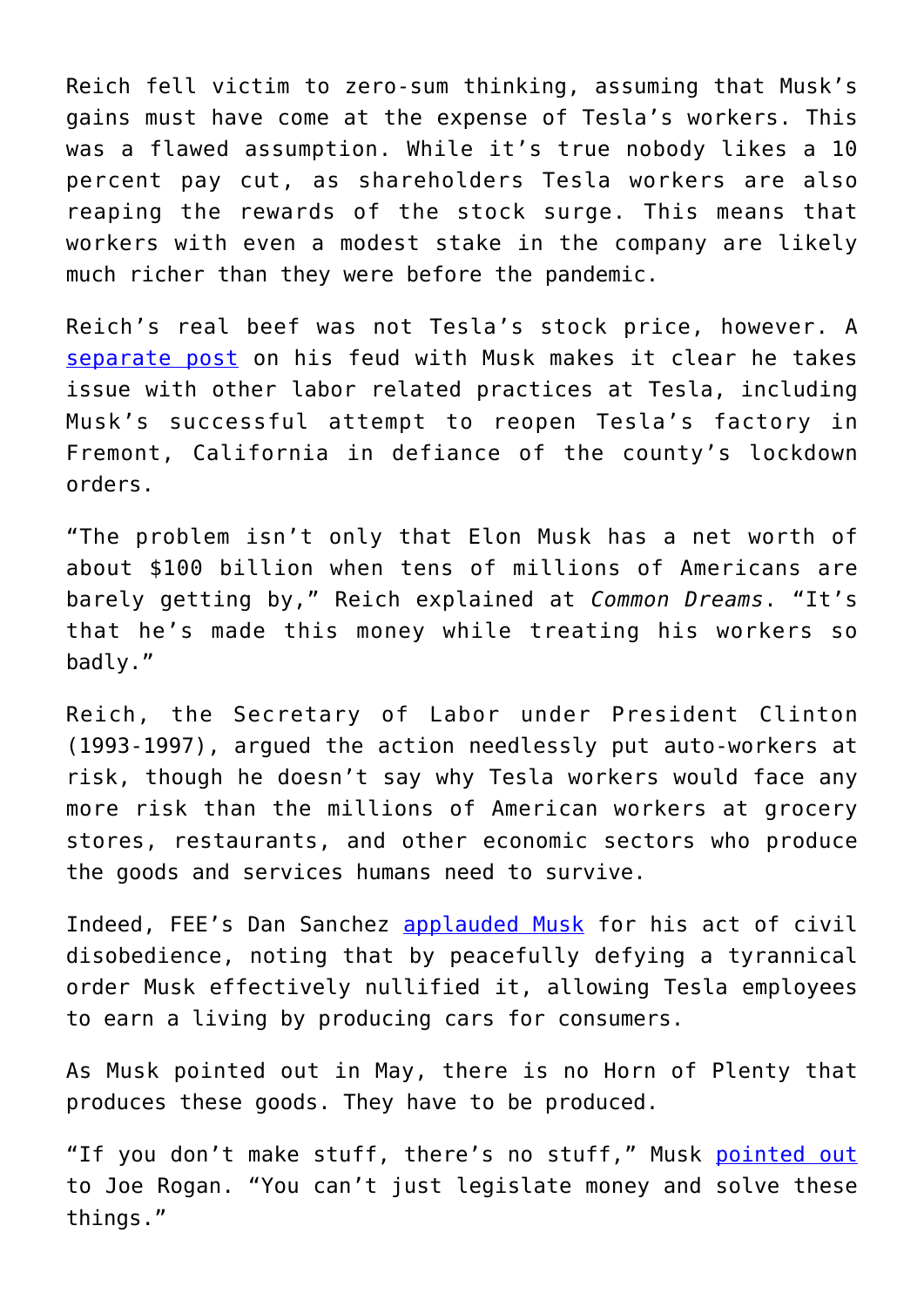Reich clearly doesn't see things this way, and he took umbrage over the fact that Tesla [reportedly fired](https://www.businessinsider.com/tesla-fires-workers-after-allowing-stay-home-coronavirus-washington-post-2020-6) two workers who didn't return to work after the Fremont plant reopened. Which brings us to Reich's primary grievance with Musk and Tesla.

"Tesla is the only large US automaker without a unionized workforce," writes Reich.

Reich's actual grievance is Musk's apparent efforts to [thwart](https://www.theguardian.com/technology/2018/sep/10/tesla-workers-union-elon-musk) [unionization.](https://www.theguardian.com/technology/2018/sep/10/tesla-workers-union-elon-musk) Reich cites various worker grievances and alleged unfair labor practices before concluding Tesla represents the "excesses of the Gilded Age" and "Musk is a modern-day robber baron."

## **The Entrepreneur vs. the Intellectual**

Is Elon Musk really a "robber baron"?

It's a difficult question to answer, and not just because historians have shown the robber baron narrative is [largely a](https://fee.org/articles/how-the-myth-of-the-robber-barons-began-and-why-it-persists/) [myth.](https://fee.org/articles/how-the-myth-of-the-robber-barons-began-and-why-it-persists/) The truth is there are some similarities between Musk and the 19th century capitalist titans, including the fact that many of them benefited from government largesse, just like Musk [himself has](https://www.latimes.com/business/la-fi-hy-musk-subsidies-20150531-story.html).

But perhaps the best way to answer the question is to look at the actual contributions of Musk and Reich, both of whom have had incredibly successful careers.

Reich was educated at Dartmouth, Oxford, and Yale. He served in the Ford, Carter, and Clinton administrations and has been a professor at Harvard and Brandeis University. He ran for governor of Massachusetts in 2002, but lost the Democratic nomination to the person who'd lose to Mitt Romney. He has authored 18 books and has been a contributing editor for publications ranging from *The New Republic* to *Harvard Business Review* to *The Atlantic* and *The New York Times*. He has been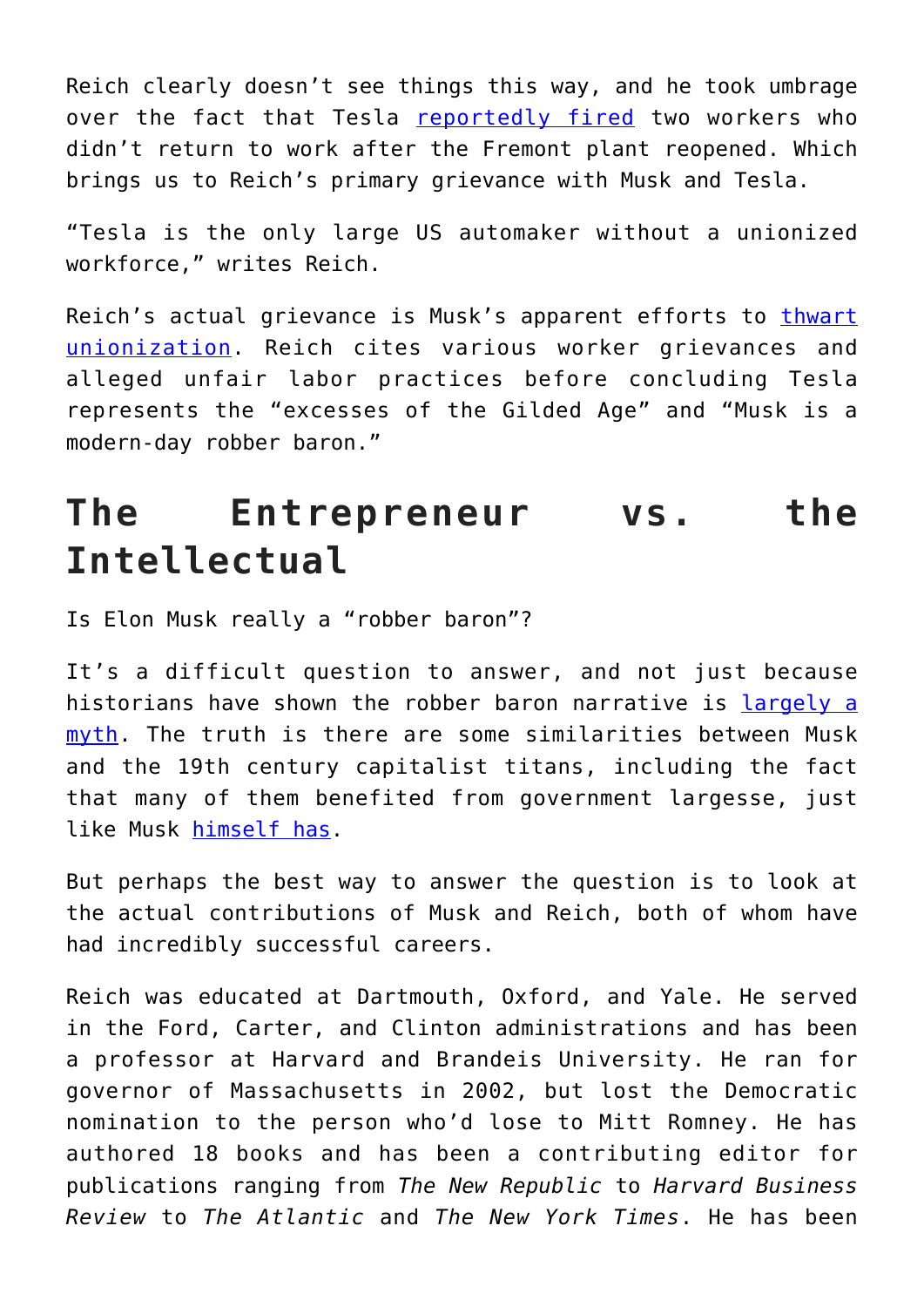featured on TV by hosts like Anderson Cooper, Larry Kudlow, and George Stephanopoulos. He even had a Netflix documentary titled *Saving Capitalism*.

All of this has paid off for Reich. His net worth is [estimated](https://www.celebritynetworth.com/richest-politicians/democrats/robert-reich-net-worth/) to be \$4 million. But it's unclear if Reich has ever created anything of value beyond intellectual property. The one company listed on his bio – Inequality Media, a nonprofit digital media group he launched in 2015 – [employs eight](https://www.inequalitymedia.org/team) [people,](https://www.inequalitymedia.org/team) including Reich himself. The company's primary purpose appears to be promoting Reich.

Now let's take a look at Musk. Tesla employs [nearly 50,000](https://www.statista.com/statistics/314768/number-of-tesla-employees/) [workers.](https://www.statista.com/statistics/314768/number-of-tesla-employees/) In 2019 alone, Tesla produced nearly 368,000 energyefficient vehicles. Its market capitalization currently stands at [\\$381 billion](https://robinhood.com/stocks/TSLA).

[The Musk Foundation](https://www.influencewatch.org/non-profit/musk-foundation/), which is funded solely by Musk, has made grants of more than a quarter billion dollars in areas such as renewable energy research, space exploration, children's medicine and research, and STEM education.

[Critics say](https://theoutline.com/post/5707/elon-musk-has-a-quarter-billion-dollars-of-tesla-shares-parked-in-a-non-profit?zd=1&zi=2vmvl557) the foundation is an attempt to shield Musk from tax liabilities, but either way the funds are the result of Musk's success: wealth creation.

Reich, on the other hand, has been successful as an intellectual, primarily as a champion of labor unions. He's good at it, but, unlike Musk, his work doesn't actually create any wealth.

"Yet the blunt truth," as economist and journalist Henry Hazlitt **explained**, "is that labor unions cannot raise the real wages of all workers. We may go further: the actual policies that labor unions have systematically followed from the beginning of their existence have in fact reduced the real wages of the workers as a whole below what they would otherwise have been. Labor unions are today the chief antilabor force."